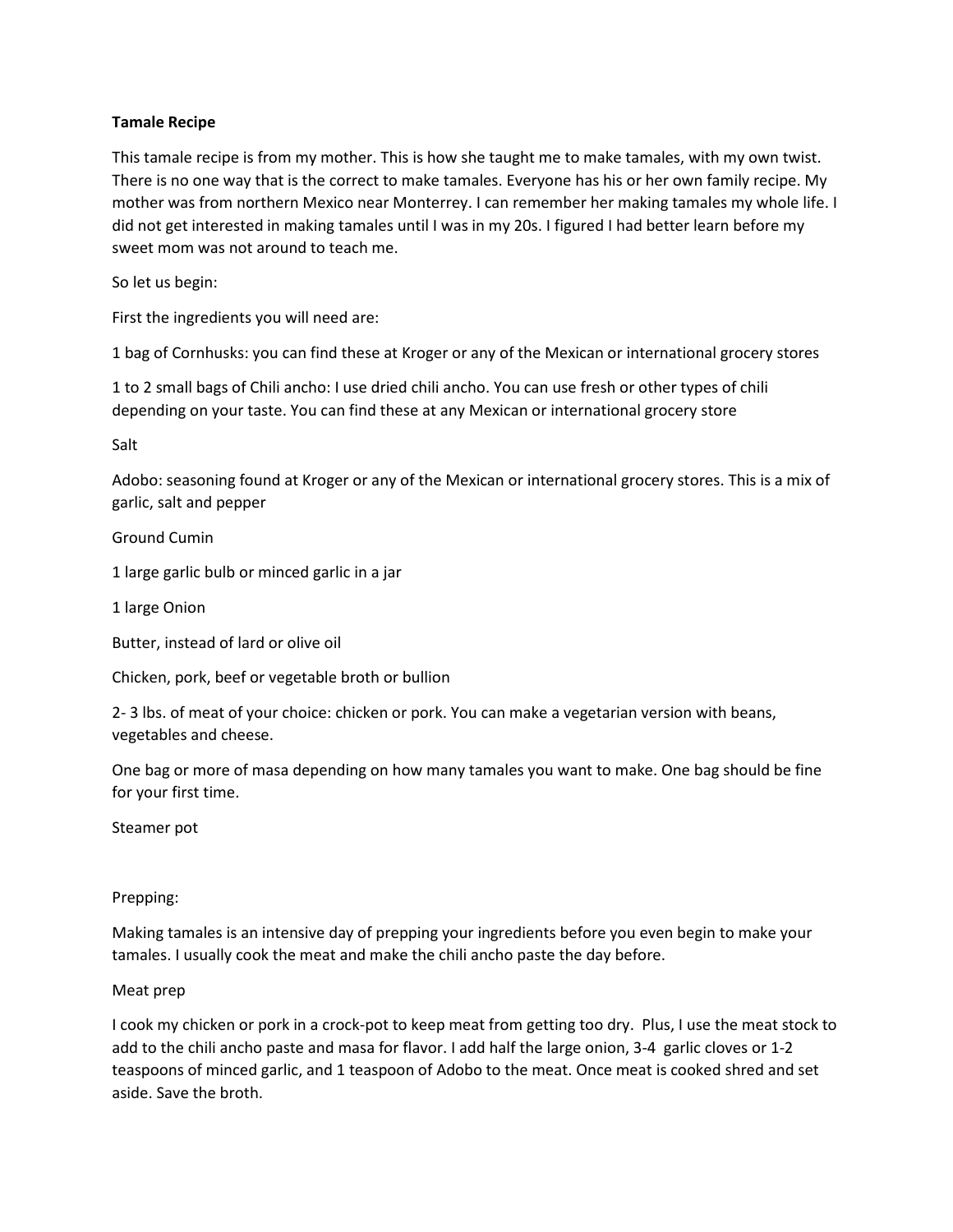## Chili Ancho prep

I start with hydrating my dried chili ancho. I put about 8-10 of the chili anchoes into a 3 or 4 quart saucepan with water. I put enough water to cover the chilies. Bring water to a boil and then let simmer for 20-25 min. Remove from stove and let sit for 10 minutes. Open and remove seeds from chilies. I run water through chilies as I remove the seeds with a strainer underneath to catch the seeds.

I then add the chilies to a blender with other half of onion,  $\frac{1}{2}$  tsp Adobo,  $\frac{1}{2}$  tsp salt,  $\frac{1}{2}$  tsp cumin and 1 c of broth. Puree until the thickness of a shake.

In a large sauté pan heat up ¼ cup of olive oil and then add pureed chili ancho and cook for about 5-8 minutes. Stir the paste to keep it from bubbling too much. Once you are done set it aside. Refrigerate it until we are ready to use it.

## Seasoning Meat

Now that the meat and chili ancho sauce is completed, we can season the meat. In a large sauté pan, add  $\frac{1}{2}$  cup of olive oil and heat. Add your meat and add about 1 tsp. of cumin,  $\frac{1}{2}$  tsp Adobo and salt to taste, stir this up. Now you can add in chili ancho paste, 3-4 Tablespoons. Stir and simmer for about 5-8 min. Once you are done set the meat aside.

## Cornhusks

Soak your cornhusks in a large bowl of hot to warm water for at least an hour before starting to make your tamales.

### Prepping the masa

I follow the directions on the bag of maseka. However, I use butter instead of lard or shortening. I also use the broth from the meat I cooked earlier along with store bought broth or bullion if needed. Here are the directions for the masa:

Measure out 4 cups of maseka

Add 1 tsp. baking powder and salt and mix dry ingredients

Add 1 cup butter, cut up in pieces

Add 3 cups of warm broth

Add chili ancho paste, about 2 big spoons

Mix with mixer or hands

You want the mix the masa flour so it doesn't stick to your hands.

Putting the tamales together

Now that we have all the components for the tamales, we are ready to put them together.